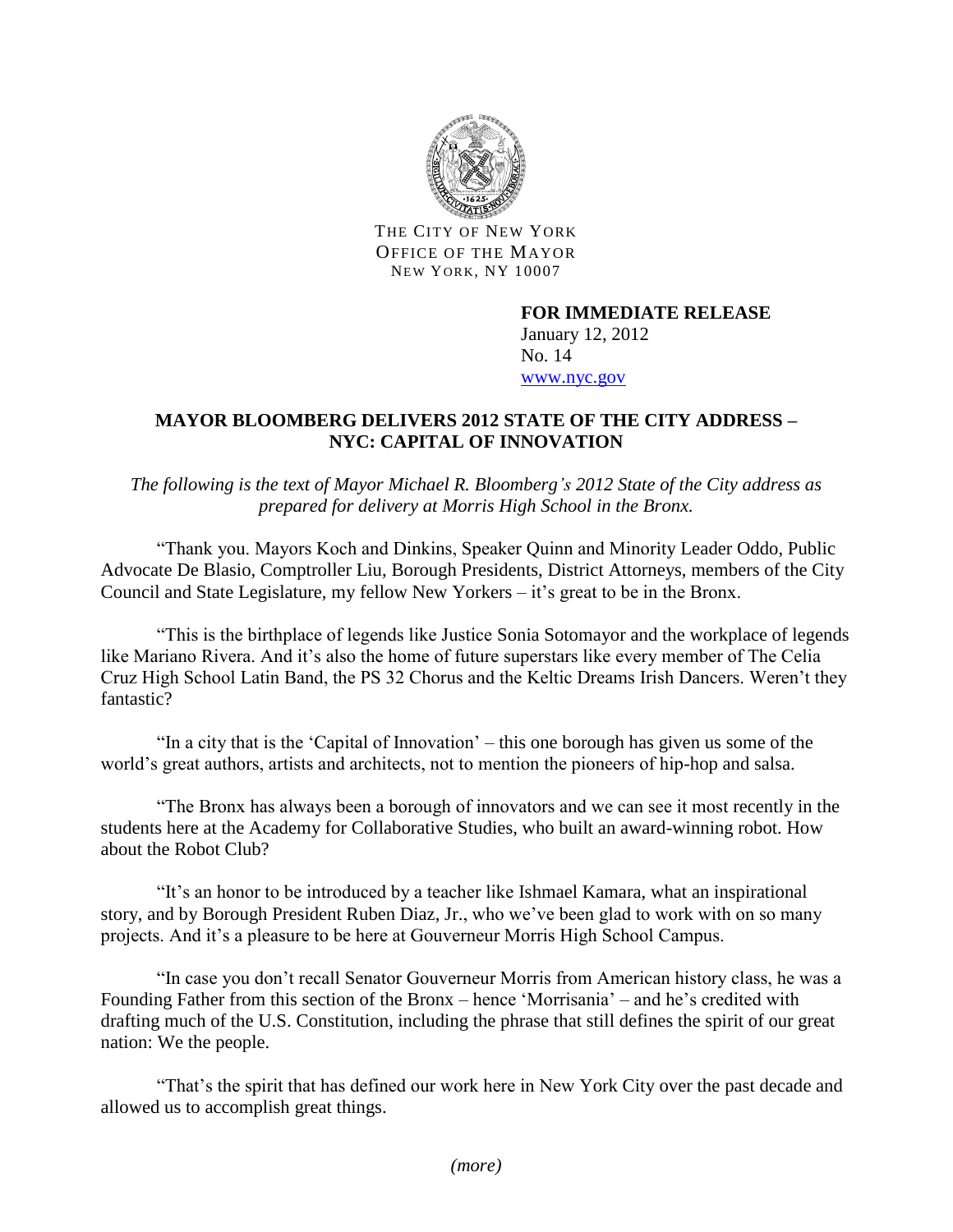"For instance, in 2011, we said we'd fight to make marriage equality a reality across the state. And thanks to the leadership of Governor Cuomo and both parties of the Legislature, and the hard work of my Chief Policy Advisor John Feinblatt – we did. Today, New Yorkers are free to marry the person they love.

"In 2011, we said we'd work with the State to bring taxi service to all five boroughs. And again, thanks to the Governor and legislative leaders, especially Bronx Assemblyman Carl Heastie, and also David Yassky and Micah Lasher – we did.

"We said we'd launch a new East River ferry service, balance the budget and hold the line on taxes. And in partnership with Speaker Christine Quinn and the City Council – we did.

"We said we'd make New York City safer and healthier than ever and with Commissioners Kelly, Cassano, Farley and Sadik-Khan leading the way, we did. In 2011, we had the lowest traffic fatalities in history, near record lows in crime and fire fatalities and life expectancy rates that are far surpassing the nation.

"We said we'd place a record number of New Yorkers in jobs and with Commissioner Rob Walsh leading our Small Business Services team, we did.

"We said we'd launch the most comprehensive effort to connect black and Latino young men to jobs and education, and thanks to Deputy Mayor Linda Gibbs and our commissioners, and the support we received from George Soros, we did.

"We said we'd seek to attract a world-class university to build a new science and engineering campus here – the brainchild of EDC President Seth Pinsky and Deputy Mayor Bob Steel – and we did.

"We said we'd open the new section of the High Line, break ground on the new Whitney Museum and complete the expansion of the Museum of the Moving Image, and because of the leadership of Commissioners Amanda Burden, Kate Levin and Katherine Oliver, we did.

"And we said we'd open the 9/11 Memorial in time for the 10th anniversary of the attacks, and thanks to a great American who served this country in World War II and has served our country and our city ever since – John Whitehead – we did.

"Thanks to all these leaders, and so many other members of the city's outstanding workforce and all of our partners in the private sector. We accomplished big things in 2011 – but don't worry: we have even bigger plans for 2012.

"The beginning of our agenda for the year ahead is actually rooted here, in the history of this school. Gouverneur Morris High was created out of the School Reform Law of 1896 – 116 years ago. When the reform law was being debated, there were protests, rallies, controversy. Sound familiar?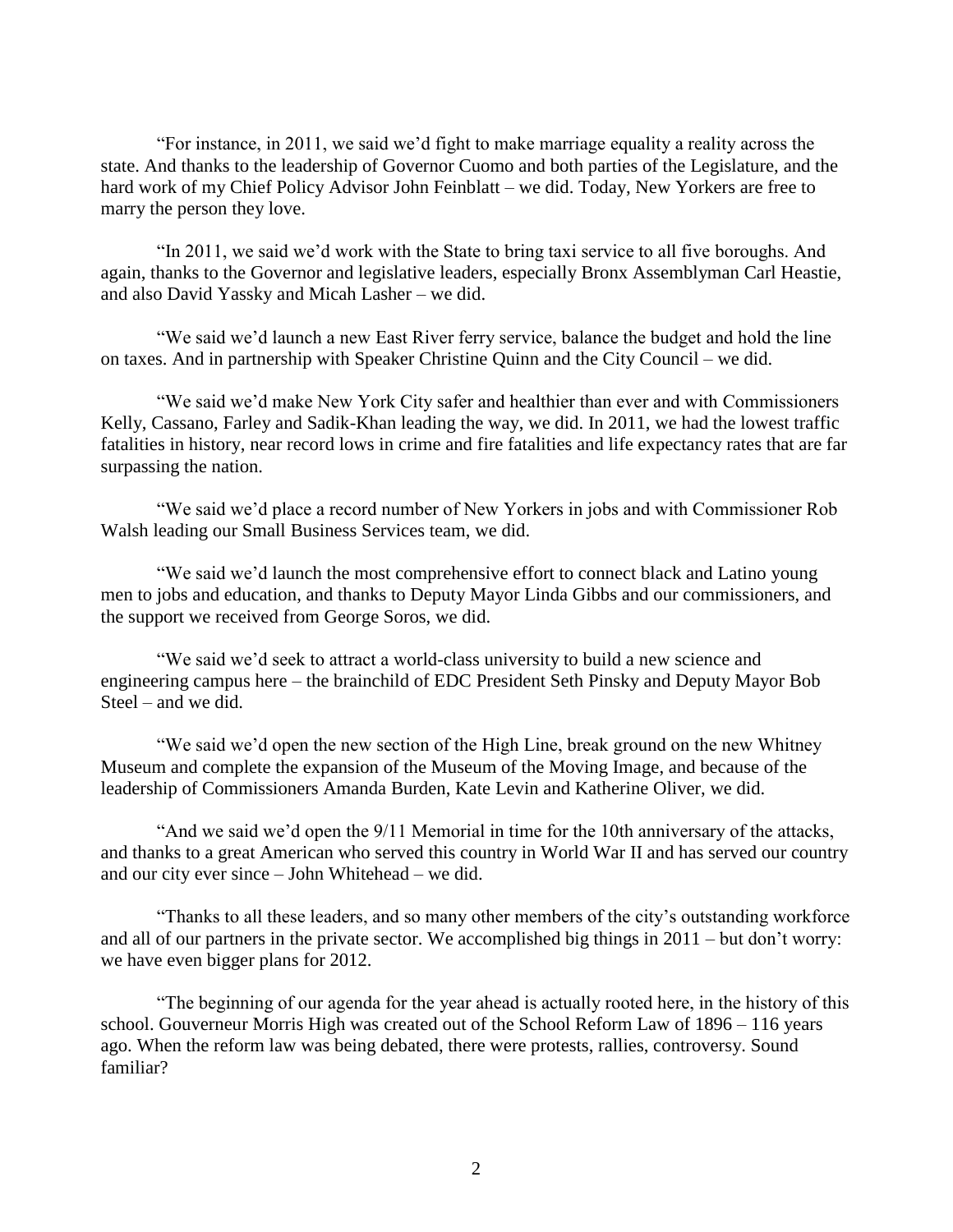"Well, we are here today because the work of school reform – as difficult as it can be – is still far from done. And it is now more important than ever.

"Nine years ago this month, on Martin Luther King, Jr.'s birthday, I gave a speech outlining our plans to transform a badly broken school system. Back then, the graduation rate had been stuck at 50 percent or less for decades. Violent crime, social promotion, hiring based on political connections – they all plagued our schools. Parents had too few choices about where to send their children to school, and they had even less information about how a school was performing. And the worst part was many people had stopped believing that anything in our schools could get better.

"Well, I know you didn't believe that. And we didn't believe that either. Together, we took on the broken system, and by stressing accountability and innovation and ending social promotion, we've made real progress turning it around.

"Today, graduation rates are up 40 percent since 2005, versus just 8 percent in the rest of the state – the whole rest of New York State. And the biggest gains have been made by black and Hispanic students, whose graduation rates are up more than 50 percent. We've cut the dropout rate – and school crime – nearly in half.

"And we've given our parents far more information about their kids' schools – and far more top-quality school choices. In fact, a recent study by the non-partisan Brookings Institution found that we now have the most effective school choice program of any large district in the country. That's right – the most effective in the United States of America.

"By almost any measure, students are doing better and our school system is heading in the right direction. Of course, we still have a long way to go. No doubt about that. But today, tens of thousands of students who may have ended up on street corners or in prison if the old system had remained in place – are now in college or starting their careers.

"Just think about where we are today. Ten years ago, the graduation rate here at Morris High was only 27 percent. Now, two-thirds of students graduate in four years, and three-fourths graduate within six years.

"And I have to say, those students who persevere beyond four years – often while dealing with family obligations or language barriers – really deserve to be celebrated because their determination and drive, their hunger for a better life, makes their accomplishment even more impressive. We have some students with us today who are on track to graduate, and I'd like to ask them – and their teachers and administrators – to stand up.

"The success our students have achieved demonstrates the promise of education reform. But the unemployment in the neighborhood surrounding this school demonstrates the urgency of fulfilling that promise now for all students, in all schools throughout our city. Unemployment is higher in the Bronx than in any other borough. People here want to work, but jobs are hard to come by. And in too many cases where jobs do exist, they require skills and diplomas that put them out of reach for many people.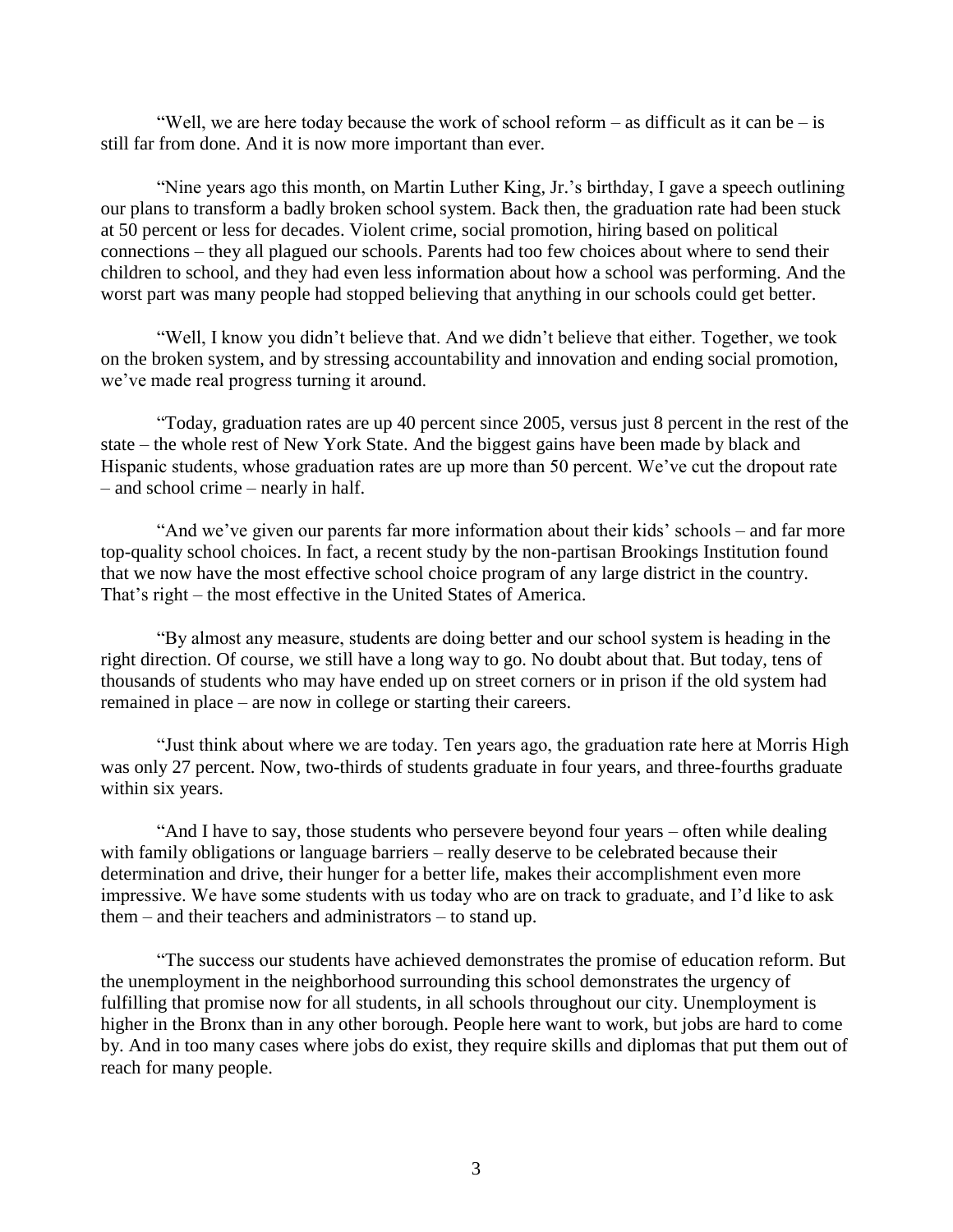"For my generation, a high school diploma was often enough to get a good job and enter the middle class. Today, graduating from high school without the grades to go to college, or the skills to enter a trade, generally means, at best, a low-wage job with limited prospects.

"Or, for far too many, it means beginning a life of unemployment and crime. We just cannot allow that to happen. If you come from a middle class family, as I do, and if you believe that education is the ticket to the middle class, as I do, then there is no escaping the fact that we cannot accept failing schools. And we cannot accept excuses for inaction or delay.

"All across the city, we face that same challenge – the challenge of building a 21st century economy and building the 21st century public schools that can drive it. It is the challenge of our time, and how well we meet it will define the state of our city for generations to come. So today, I'd like to share with you the new strategies we will adopt in 2012 to meet that challenge, and they all center on making our schools, our economy and our government the most innovative in the world.

"Let's start with our schools. The education reforms we've pioneered over the past decade – no matter what the naysayers say – have been widely adopted by school systems across the nation, but this year we'll be putting our foot on the gas and picking up the pace.

"Because we have to be honest with ourselves: we have only climbed halfway up the mountain, and halfway isn't good enough. We want all of our children to see the view from the top, to see the world of possibilities that stretch out before them.

"Now, getting there won't be easy. The climb gets steeper the higher you go. But we cannot allow fear of what lies ahead to stop us, we cannot allow obstacles to slow us down, and we cannot allow those who prefer the comforts of the base camp to the exhilaration of the summit to hold us back. We have to charge ahead. Our children deserve to make it to the top of the mountain. And we owe it to them to help guide them there. Today, with Chancellor Dennis Walcott leading the way, we are setting off for the summit, a summit that no other big city in America has ever reached. But if any city can, it's New York City.

"The course we are charting involves five main steps – and let me briefly outline each.

"Step number one: since the single most important factor in a student's progress is the effectiveness of the classroom teacher we are going to find new ways to attract, reward and retain great teachers.

"We already have thousands of great teachers – some of the best in the world. And I have enormous respect for the extraordinary personal investments they make in their students. Over the past ten years, we've worked hard to invest in them – by expanding professional development and raising their base salaries by 43 percent. A teacher hired in 2002 at a starting salary of \$31,000 can now make \$78,000, similar to what their peers in the suburbs make.

"This year, we'll do more to attract great new teachers by helping them with their college loans. The burden of paying back college loans can sometimes lead top-level students to cross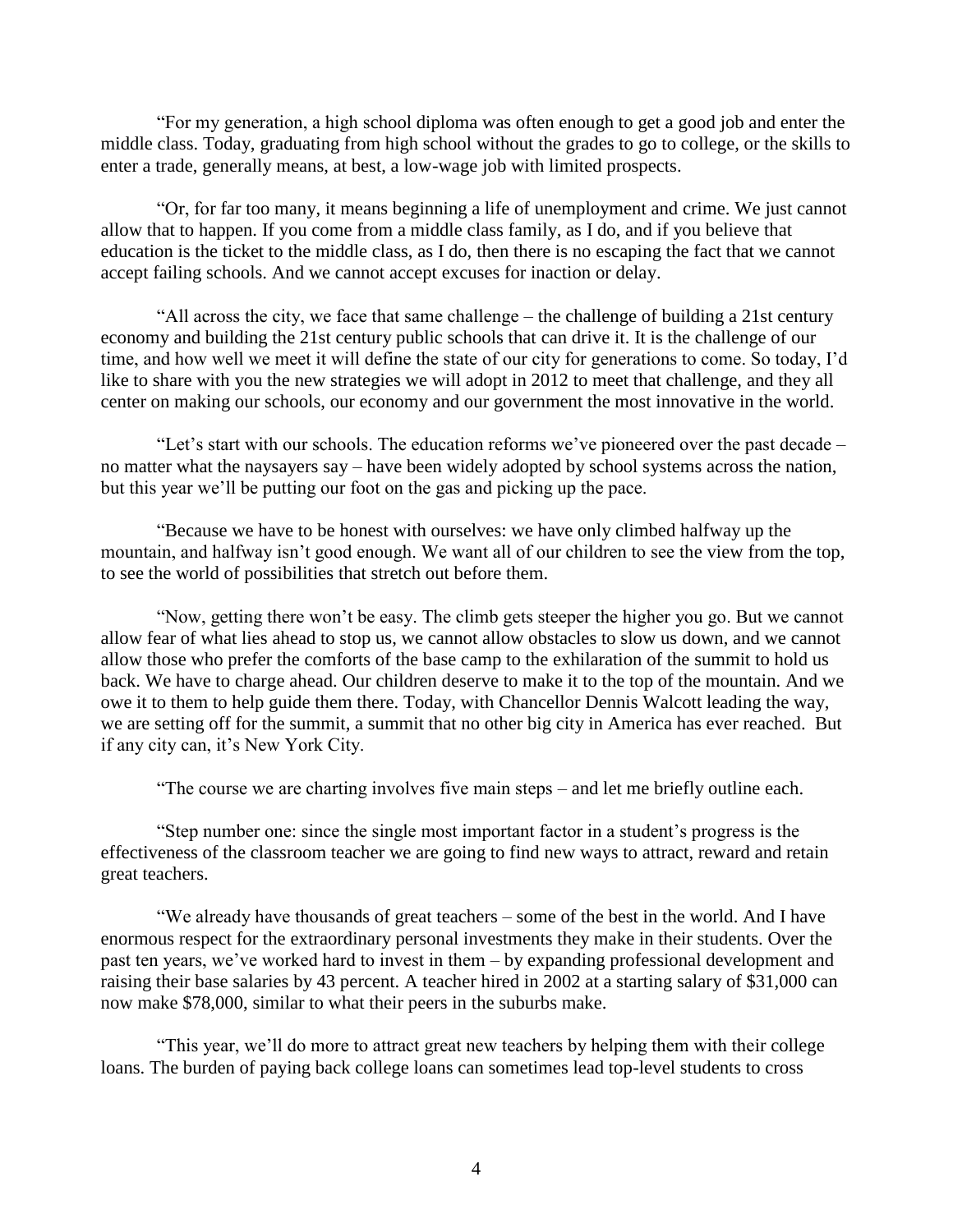teaching off their list of possible careers. But we need their talents in our classrooms. Our kids need them.

"And so we are proposing to create an incentive to anyone who finishes college in the top tier of the class: come teach in our schools, and if you commit to stay, we'll pay off up to \$25,000 of your student loans. Our teachers deserve that, and so do our children.

"The marketplace keeps showing us that we have to be competitive if we're going to attract the best and as everyone knows college loans have become a major issue for our young people. We expect the UFT will support the Department of Education in this effort. But if not, there are other ways to achieve it through the private sector. One way or another, we will attract those talented teachers.

"We'll also work to retain the best teachers – by offering them a big raise. Today, we're making an offer to all New York City teachers: If you are rated highly effective for two consecutive years we will hike your salary by \$20,000 per year.

"Historically, teachers unions around the country have opposed rewarding great teaching through merit pay, but more and more teachers are asking why, and we've seen how well this can work in other cities. A recent article in the *New York Times* explained how cities with merit pay have found that rewarding great teachers keeps them from leaving the system. Again, our teachers deserve that. And so do our children.

"With an evaluation system now required by law, rewarding great teaching is an idea whose time has come. We hope the UFT will join us in this effort, because it's the right thing to do for our schools and our teachers. Their excellence deserves to be rewarded and compensated.

"Now, how do we determine which teachers are highly effective?

"Well, that brings us to step number two in our journey to the mountaintop. And here again, we're building on the work we've already done. Two years ago, we directed principals to adopt a more rigorous tenure evaluation system. It used to be that 97 percent of teachers got tenure as a matter of course. Many of them deserved it. But others did not. Tenure should be something that is earned – not automatically granted.

"And now, that is exactly what's happening. Principals decide who should and should not get tenure with the school superintendent signing off.

"Last June, the percentage of teachers receiving tenure dropped from almost everyone receiving it – 97 percent, to about half who received it – 57 percent. That doesn't mean the rest won't earn it someday – we hope most will. We have a big investment in them. But we are raising the bar for teachers, just as we are for students.

"This year, we'll do more to make sure every classroom has an effective teacher – and to remove those who don't make the grade.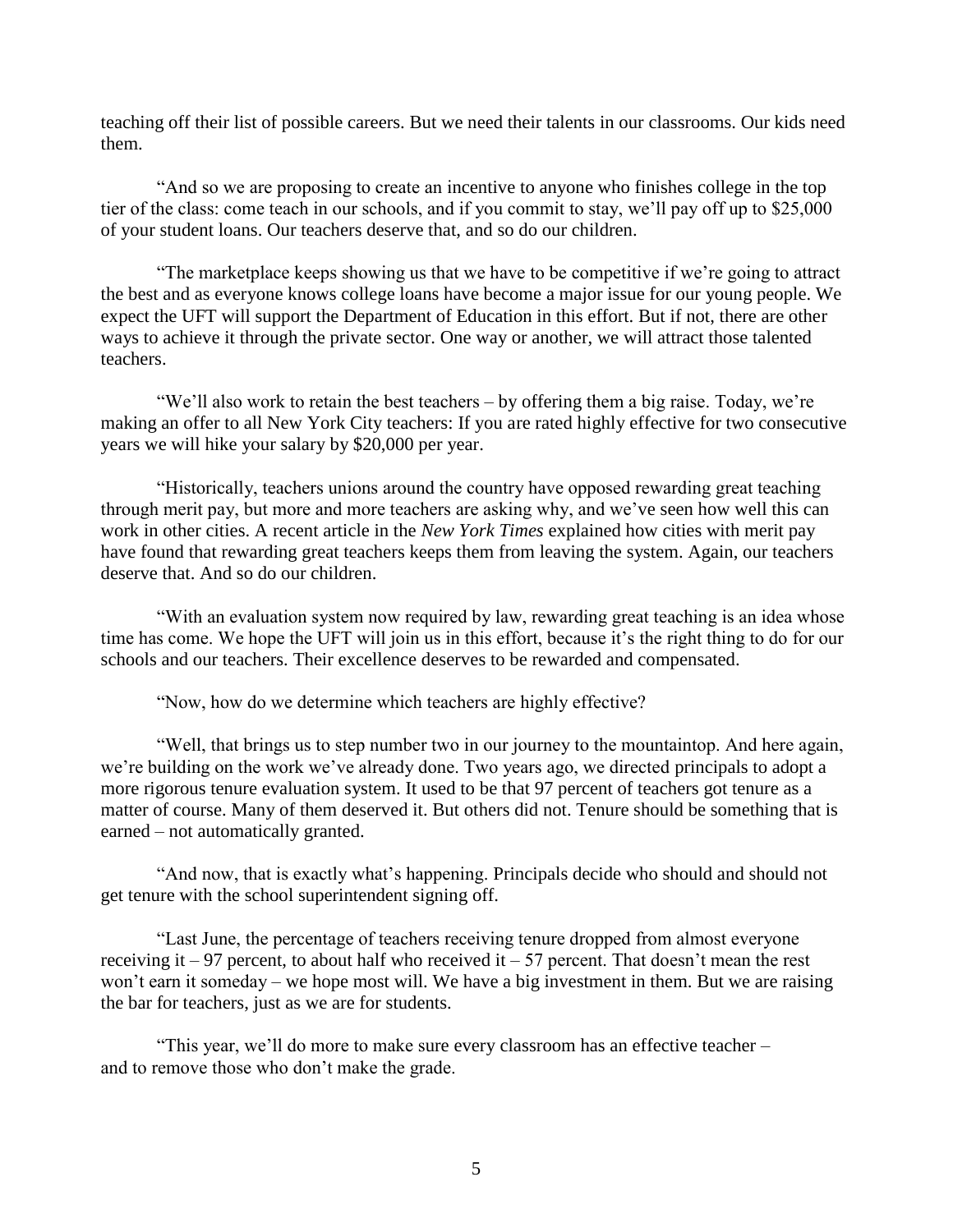"Unfortunately, for all the changes we've made in our schools, evaluating teachers is one area where nothing has changed. Teachers continue to be rated simply as 'satisfactory' or 'unsatisfactory.' It's a pass/fail system – with a 98 percent passing rate. Our students don't have the luxury of being graded pass/fail. Neither do people in other professions, who have to make a living to feed their families. And neither should our teachers.

"The debate over teacher evaluations began when the Obama Administration rightly made them part of the Race to the Top grant competition. To qualify for the money, the State passed a law requiring districts to adopt teacher evaluation systems, but gave the unions veto authority. As Governor Cuomo recently said, the law hasn't worked. Like many other districts around the state, we are at an impasse.

"And let's be clear about what the stakes are: A recent study by Harvard and Columbia economists found that students with effective teachers are less likely to become pregnant, more likely to go to college and more likely to get higher-paying jobs. Nick Kristof has a column about it in today's *Times* and I encourage everyone to read it. Great teachers make an enormous difference and ineffective teachers are hurting our students' futures – we can't allow that.

"We need to be able to identify those ineffective teachers and give them the support they need to grow. And if that doesn't work, we need to be able move them out.

"A real evaluation system that is based on measurable improvement in student performance and principal assessment and allows us to make real changes is the only way we can do that.

"We have a model that works well in deciding tenure – and this should be exactly the same process. But when we tried to get approval for such a system for just 33 struggling schools – 33 out of 1,700 – the UFT insisted on provisions that would make it even harder to remove ineffective teachers. Not easier, but harder. As a result, those 33 schools lost \$58 million in School Improvement Grants from the State. And if nothing changes, it could cost students in every borough hundreds of millions of dollars in federal Race to the Top funds.

"Well, I can tell you this: We're not going to accept that. We're not going to wait around while ineffective teachers remain in those schools.

"Under a school turnaround program already authorized by Federal and State law and consistent with a provision of the existing union contract, the City can form school-based committees to evaluate teachers on merit and replace up to 50 percent of the faculty.

"Under this process, the best teachers stay; the least effective go. And now, that is exactly what will happen.

"We plan to move forward with this approach for the 33 schools that should've gotten state grants. We believe that when we take this action, we will have fulfilled the State's requirements and the schools will be eligible for the \$58 million in funding.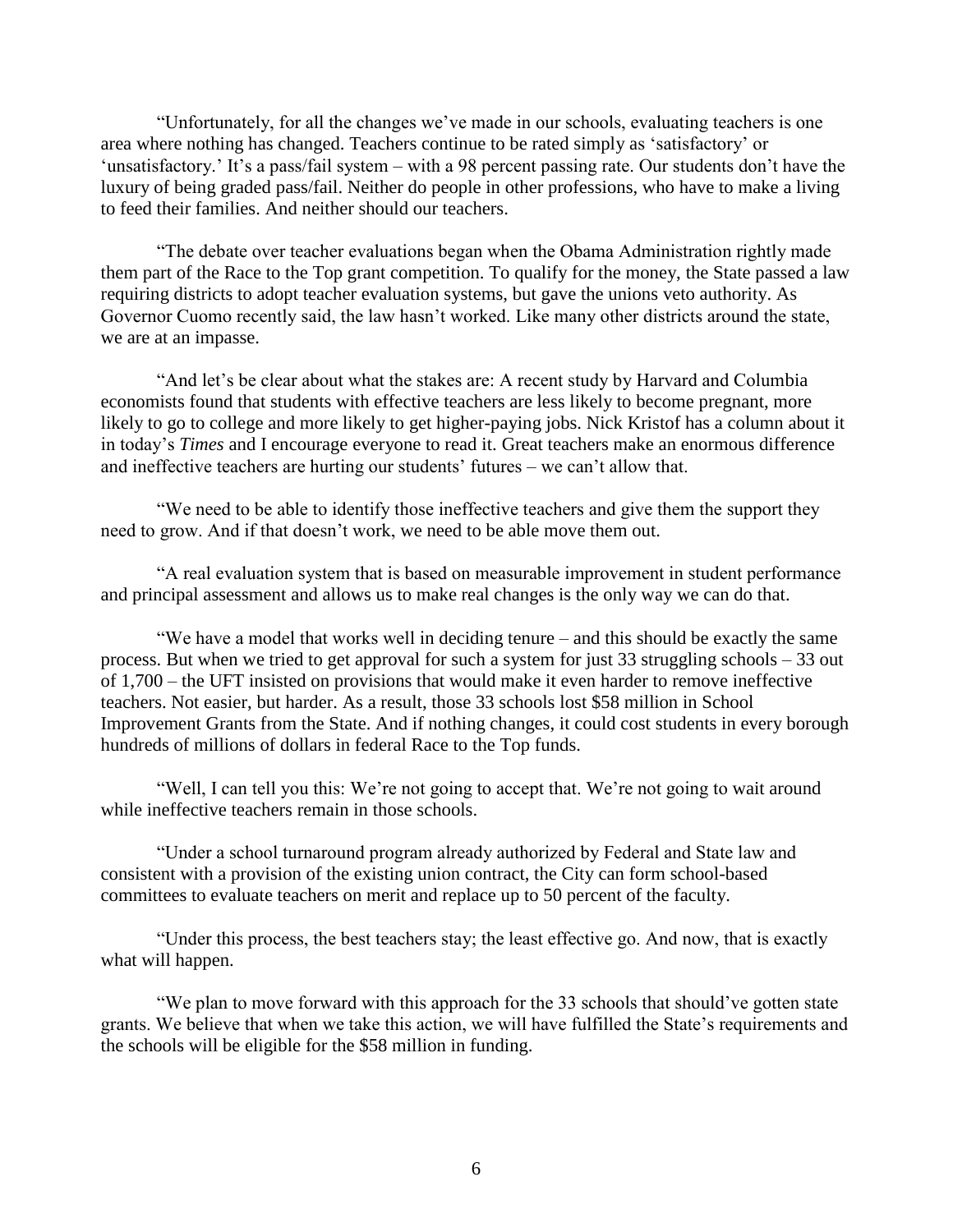"But this is about much more than the money. The students in those 33 schools deserve effective teachers. And so does every student in every school. Our 1.1 million school children can't afford to wait. There is too much at stake.

"They are counting on us – and we will not let them down.

"Now, step number three in our journey involves continuing to give parents even more topquality school choices.

"The four new schools here at the Morris campus are among the 500 new schools we've created over the past decade, including 139 new charter schools. This year, we'll phase out another 25 schools and open smaller schools in the same buildings.

"All told, our goal is to open 100 new schools over the next two years – including 50 new charters. And we'll do that by asking our most successful charter school operators to expedite their expansion plans, including the KIPP Academy and Success Academy networks.

"We'll also begin recruiting high-performing charter school operators who have yet to come to New York. And I'm glad to announce today that one of the most successful, Rocketship, has just committed to opening schools here.

"Step number four in our journey will prepare students for what awaits them at the top: college and careers.

"Today, far too many of our graduates are leaving without the skills they need to succeed beyond high school. Not every student wants to go to college, nor is college right for everyone. But all students should leave prepared to succeed in the next phase of their lives.

"Over the past year, we've worked with the State to re-align the Regents exams with college readiness standards, and that will happen in the years ahead. But our students cannot wait.

"In the weeks ahead, we will make every public school student complete new study lessons and assignments in both Math and Literacy that involve the kind of critical thinking skills that are aligned to college readiness standard and we will share the results of their work with parents at parent-teacher conferences this March.

"We'll also begin doing intensive college and career readiness work with 40 additional high schools as part of our Young Men's Initiative. And the Department of Education will continue forming partnerships that expose our students to exciting career pathways.

"For instance, last September, we opened an innovative new school in partnership with IBM that focuses on computer science. It's a six-year high school – grades 9 through 14, that's right: 14 – so students graduate with a Regents degree and an associate's degree and they also get a place in line for a job at IBM.

"It's a new way of thinking about secondary school based on today's economic realities.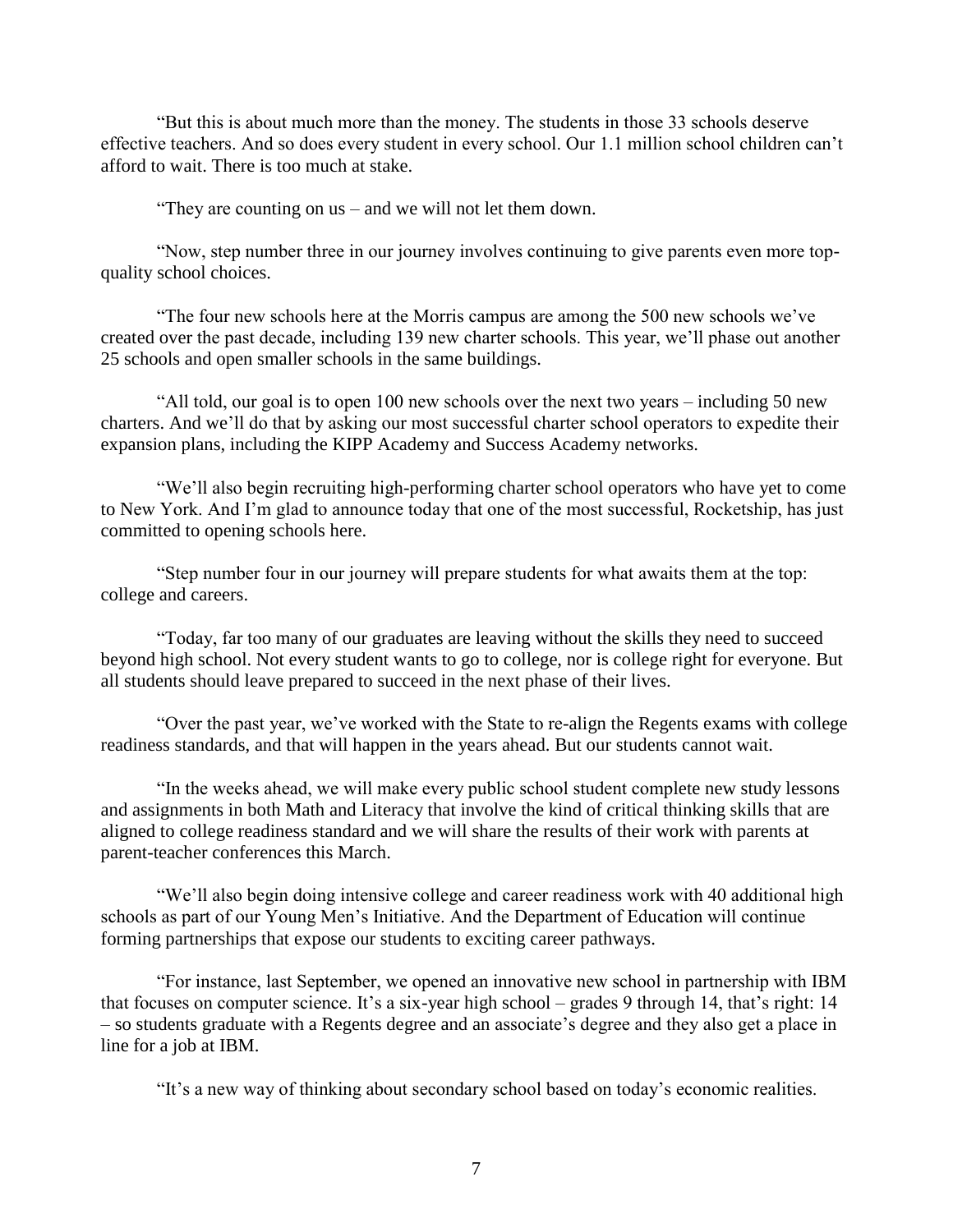"And now, thanks to support from CUNY, we plan to open three more schools using this same model including one right here in the Bronx. In addition, with support from venture capitalist Fred Wilson, this September we'll open a Software Engineering Academy, the brainchild of one of our own teachers – Mike Zamansky from Stuyvesant High School. We're honored to have both Fred and Mike with us today.

"The new school will be located in Union Square – home to a growing tech community that includes companies like Yelp and General Assembly. Those are the kinds of companies we want our students to work for, or to start.

"And to encourage the next generation of entrepreneurs in every field, we've launched a pilot program for 2,200 students who are developing business plans with other students around the world.

"Over the next two years, we'll open at least a dozen new Career and Technical Education schools and programs aligned with trends in the global economy. Students will get out-of-school internships tailored around their coursework and interests. Now to do this, we need more private sector partners.

"In recent weeks, many of our city's leading corporate citizens have joined a new mentoring program for high school students called i-Mentor. It's part of our innovative new effort with *NYC Service* to reduce school truancy.

"And now, I am issuing a second challenge to them – and to the leaders of our hospitals, hotels, nonprofits and small businesses of every kind, including our growing tech community: join us in this new effort to connect high school students to career paths. One of the companies that has already agreed to participate, I'm proud to say, is Bloomberg LP.

"I can tell you from personal experience how much an internship means. When I was in high school, I was lucky enough to get a job working at an electronics company. That job is the only reason I applied to Johns Hopkins University – and without it, I'm not sure where I'd be today.

"The fifth and final step of our journey to the educational mountaintop is making sure that when our children are ready to continue their education or training, they can afford to do it. This year, under a new partnership with the Obama Administration, we'll be informed about which of our students hoping to attend college failed to apply for Federal financial aid – and we'll help make sure they get their applications in.

"We'll also help lead the charge for the New York State Dream Act, so children who were brought here illegally can apply for State-sponsored college loans, grants, and scholarships. We can't blame them for being brought here as infants or teens. And since they are here to stay, it's in New York City's best interest to make sure they are able to become productive members of society.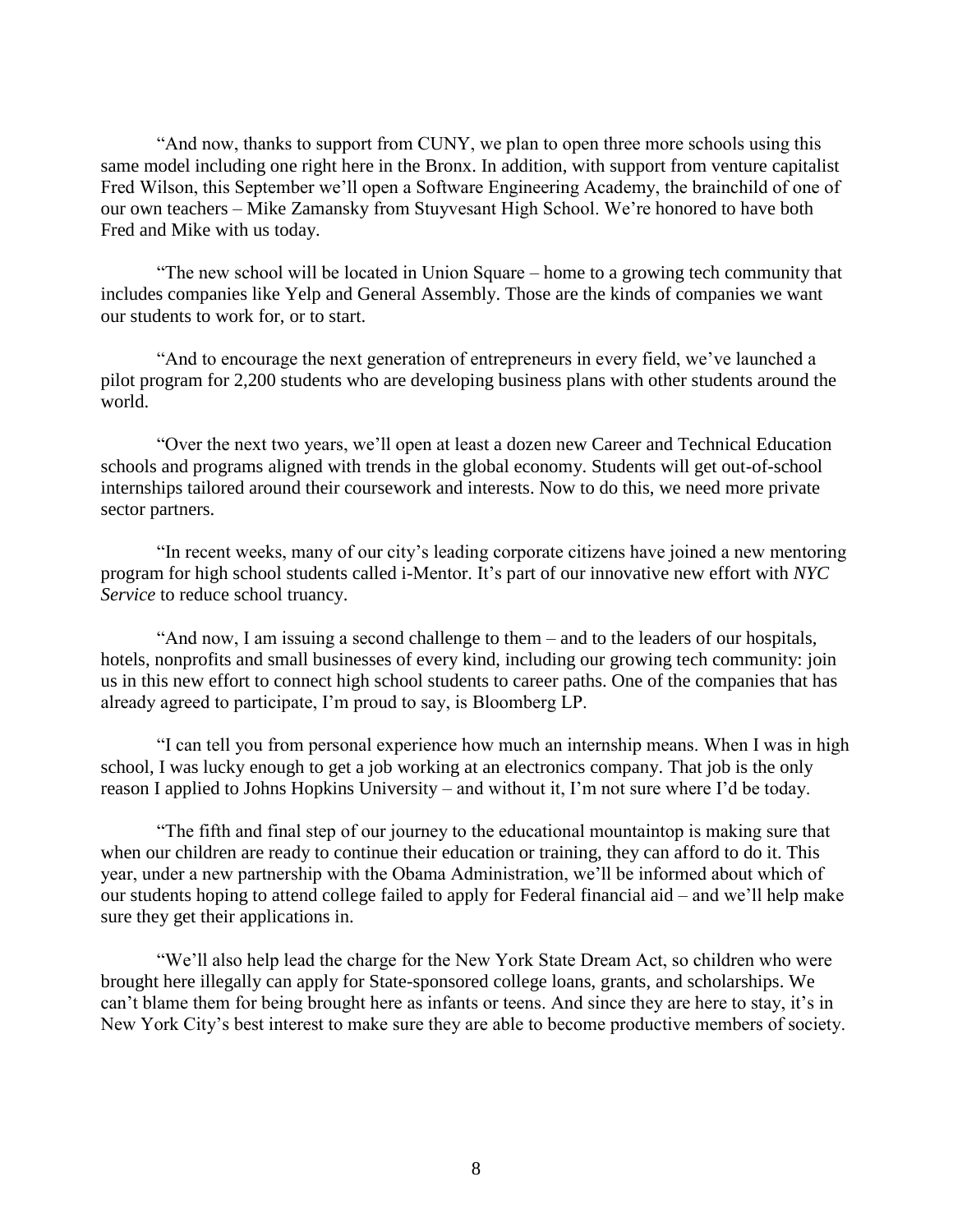"I took out loans to get through college, so I know how important that money is. And I believe that all of our students should be eligible for the financial aid they need to succeed. The five steps I just outlined aren't about politics. They're about children.

"When we sit down with the UFT, there are two groups in the room: the UFT and our school children – they are who we work for and we will. We have an obligation to stand up for their lives, their futures, their hopes and dreams. Their voice is the voice we listen to and I thought all of us should hear it today.

"Those are the leaders of tomorrow: the doctors, the lawyers, the mayors. They will lead the economy of tomorrow, if we give them the tools to do it and if we begin building that economy right here and now.

"That's the second major challenge I'd like to address: making our economy a global capital of innovation for the 21st century. Last month, we took a big step toward re-defining our economic future by forming a historic partnership with Cornell University and The Technion - Israel Institute of Technology to build a new science and engineering campus on Roosevelt Island.

"Building the new campus will generate up to 20,000 construction jobs and 8,000 permanent jobs, not just for PhDs, but for building staff and office workers. Cornell and Technion will also create educational programs for 10,000 New York City students and 200 teachers annually – a partnership that will begin this fall.

"It's going to be a transformative project – and today, we're glad to be joined by the Dean of Computing and Information Science at Cornell, Daniel Huttenlocher and the Director General of the Technion, Dr. Avital Stein. As we work to create the jobs of tomorrow, we'll also plan for and create the space that the companies of tomorrow will need to grow.

"In Lower Manhattan, we'll work with Pat Foye and David Samson at the Port Authority to keep progress going on the new towers at the World Trade Center. On the far West Side, we'll work with Related to continue bringing new jobs and housing. And we'll complete the Signature Theater's new home on 42nd Street.

"In the area around Grand Central, we'll work with the City Council on a package of regulatory changes and incentives that will attract new investment, new companies and new jobs. To expand space for film and digital media companies, we'll open a new incubator that will help us build on last year's record success in film and television and continue to compete with Hollywood for post-production business.

"And we'll launch a new non-profit called 'Space Works' that will create long-term affordable rehearsal and studio space for artists citywide, including on Governors Island.

"As we plan for future growth, we'll also create the jobs New Yorkers need today.

"Here in the Bronx, the first wave of 2,000 construction workers will break ground on New York's next great shopping destination: Eastchester's \$270 million 'Mall at Bay Plaza.' In Port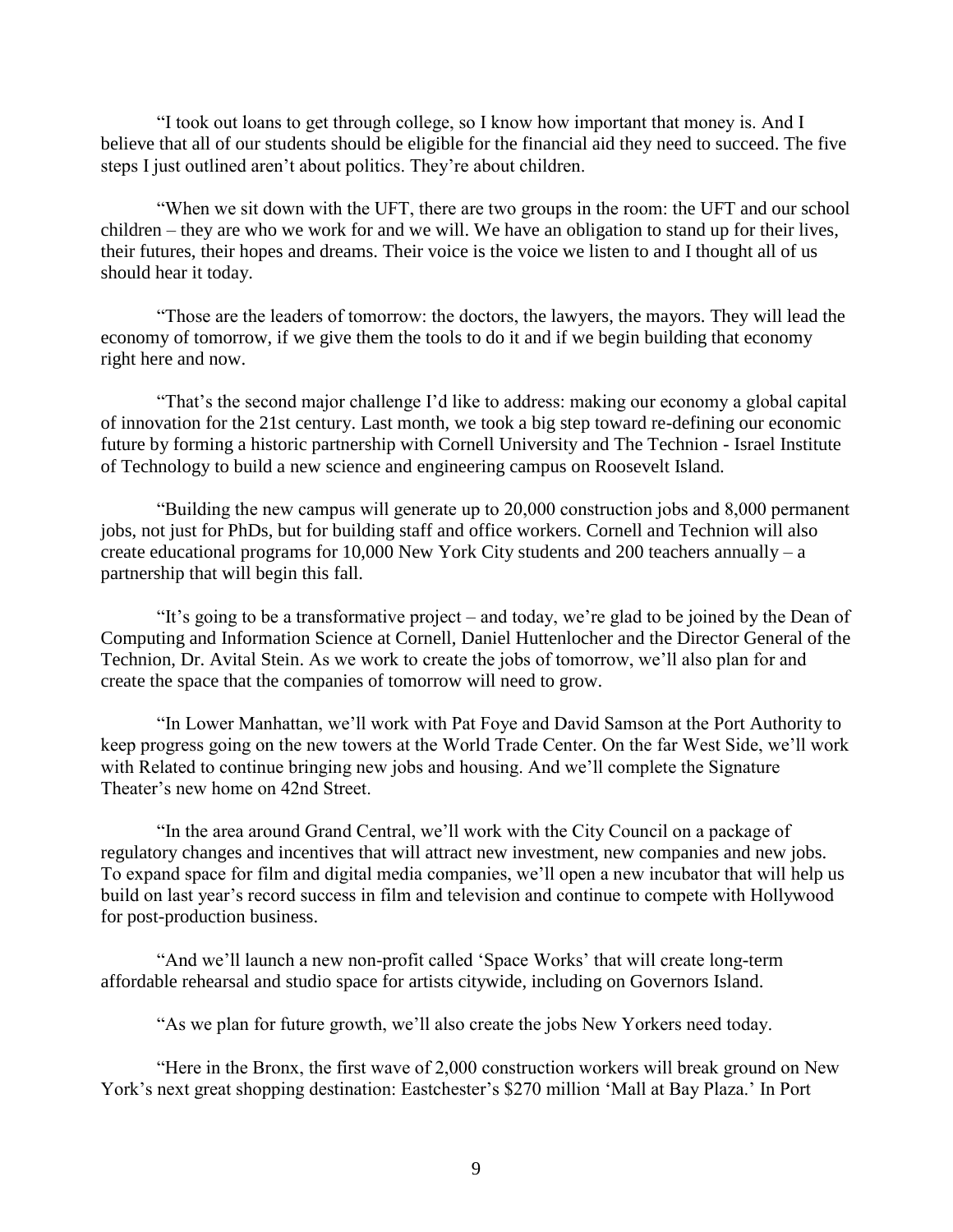Morris, Smith Electric Vehicles will open its first East Coast plant and more than 100 New Yorkers will go to work assembling zero-emission trucks and vans.

"A new supermarket, stores, offices and a new charter school will bring 200 new jobs to a long-vacant spot at the Bronx Hub on 149th Street. We'll begin renovation work on the Bronx River Art Center, creating a new media center, photography studio and gallery.

"We'll begin re-zoning East Fordham Road to allow for more private sector investment and explore economic development possibilities on Webster Avenue. To do that, we're working with a group of neighbors we call the Bronx Quad: the New York Botanical Garden, the Bronx Zoo, Montefiore Medical Center and of course, the emerging basketball powerhouse, Fordham University.

"We're also stepping up efforts to keep some 3,600 good-paying jobs where they belong – at the Hunts Point produce market. New Jersey is making a big pitch to lure the market away, but we're fully committed to modernizing the market and keeping those jobs here.

"So today, in partnership with Council Speaker Christine Quinn, we're adding another \$25 million to what will now be the City's \$87 million commitment to re-building the market. And that's not the only big news here in the Bronx.

"We're also launching a new effort to bring jobs to the most talked-about empty building in the Bronx: The Kingsbridge Armory.

"In collaboration with Borough President Ruben Diaz, Jr., today, we are releasing a Request for Proposals for a new operator of the Armory. We're putting aside our differences to do what's best for the city. That's what leadership is about. It's not about a series of running arguments – it's about getting things done.

"We've heard from a variety of interested parties, including those who want to develop it into recreational space. And we're hopeful that the Kingsbridge Armory, vacant for some 15 years, will soon be transformed into a place that benefits the community and employs community members.

"In every borough in 2012, we'll bring new jobs on line and make investments that will attract more visitors.

"In Queens, Jet Blue will open its new headquarters in Long Island City and an expansion of the Queens Museum of Art will double its size. On Staten Island, we'll create a new blue-collarfriendly industrial business zone, we'll redesign the zoo's aquarium, and we'll help break ground on a major apartment and retail development at the Homeport, creating more than 1,100 construction jobs.

"In Brooklyn, more good blue-collar jobs will come to the waterfront both in Sunset Park and at the Navy Yard. We'll bring new jobs to Coney Island, with new rides and attractions. And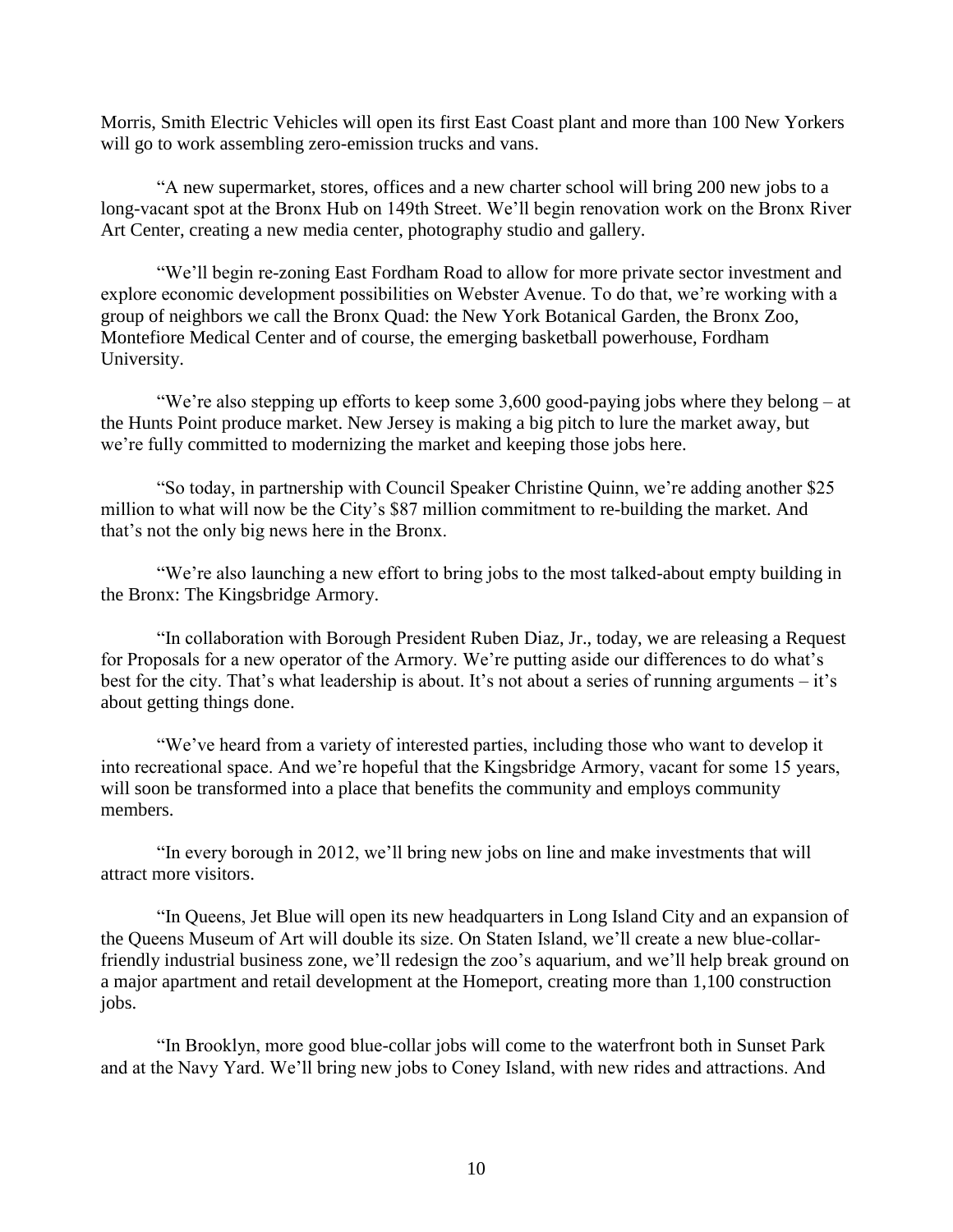we'll open the new Barclays Center at Atlantic Yards – bringing big league sports back to the borough where they belong.

"These new attractions will also help bring even more tourists to our city – and last year we hit a record 50 million, but we can do even better.

"There are countless foreign tourists who seek to come to our city only to find it painfully difficult to secure a visa. That pain is not only hurting them – it is hurting us by costing us jobs. At a time when so many people are out of work, that's just unacceptable.

"This year, we'll work with Senators Schumer and Gillibrand to make it easier to get tourist visas, especially for those coming from growing markets like India, China and Brazil. Millions of people from around the world want to come here and spend money in our hotels, restaurants, stores and attractions. We shouldn't stand in their way.

"Now, as we create these new jobs, we'll also do more to help New Yorkers fill them. Last year, the City's Workforce One Career Centers made a record 35,000 job placements. This year, we'll help even more New Yorkers find work with four new Workforce One Centers, in all three public library systems.

"We'll help more immigrants who are skilled professionals obtain the licenses and certifications they need to find work here in the city. We'll create a new incubator that will offer foreign entrepreneurs the tools and legal support they need to develop their businesses here. And we'll increase opportunity for the City's minority- and women-owned businesses, so that those firms compete for and win more City contracts.

"Most important of all, we're going to mount a major new effort to help the New Yorkers who've defended our nation's freedoms find the jobs and housing they deserve.

"Today, there are some 9,000 unemployed veterans in our city. There's no excuse for that. And that's why this year, with the help of the Robin Hood Foundation, our Workforce One Centers will offer new services to connect veterans to jobs.

"We'll also work with a property manager called Urban American to attract more private landlords to the rental discount programs they run for returning veterans. Our men and women in uniform have stood up for our country. Now it's our duty to stand up for them.

"The cost of housing is something many New Yorkers struggle with. Since the national recession hit in 2007, the cost of living in New York City – like nearly everywhere else – has gone up. And not just housing, but food, transit and all the key parts of a family's budget. But there's one thing that in all fairness hasn't gone up: the ability of those at the bottom of the economic ladder to pay for those essential needs.

"In America, we want people to work – to set the alarm clock and punch the time clock. That's why we incentivize work through programs like the Earned Income Tax Credit. You work, we help.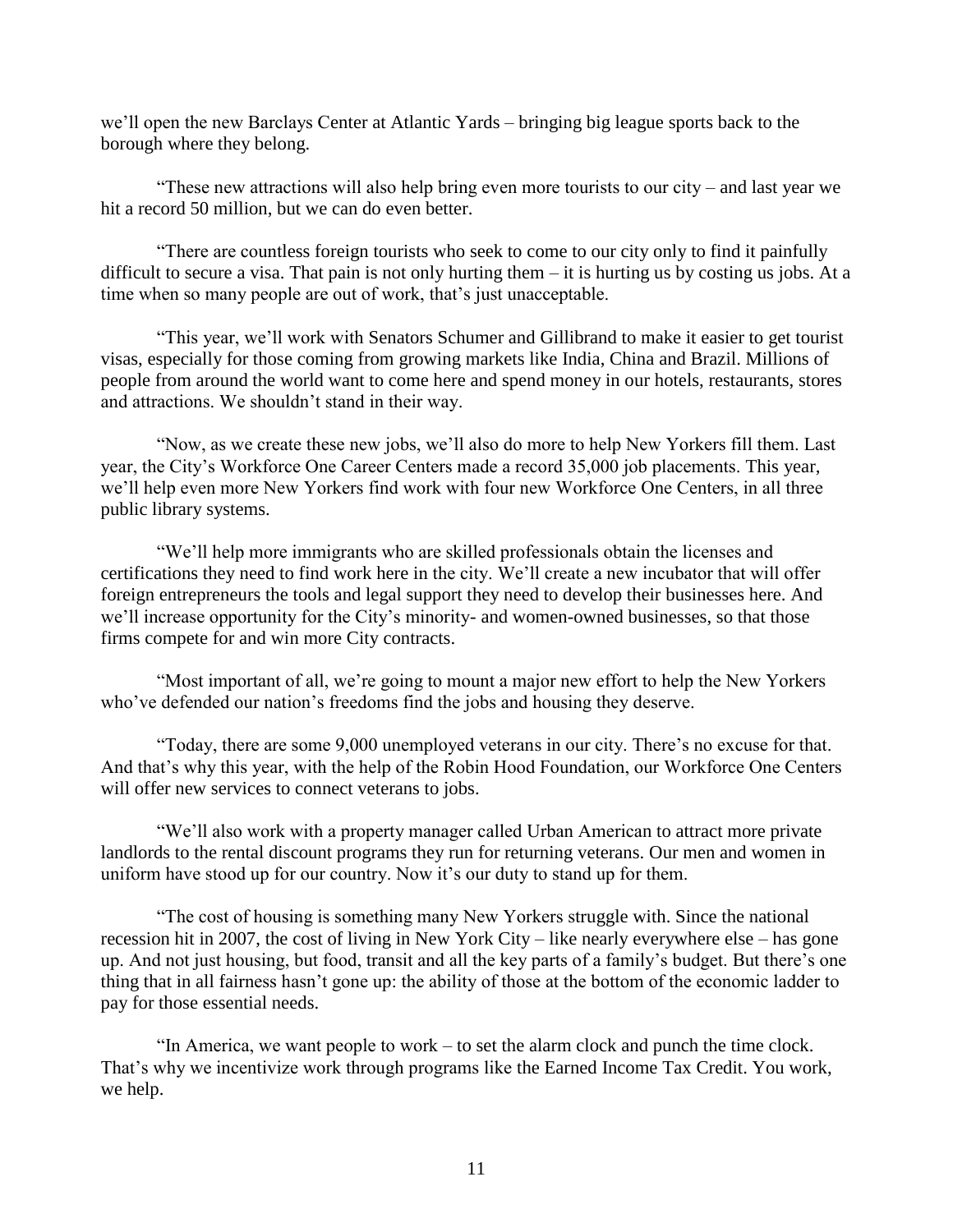"The minimum wage is another way to help those who can only find jobs with entry-level wages by incentivize and reward work. Like the EITC, it helps those who are trying to help themselves. But setting the minimum wage is also a balancing act – setting it high enough so people can get by on it without having a negative economic impact.

"Right now, I believe, we are slightly out of balance. The genius of the free market is not always perfect. Two of our neighbors – Connecticut and Massachusetts – have raised their minimum wage above the Federal standard to address higher costs of living.

"And so while we would prefer the Federal government to act to keep us competitive, this year, we will join Speaker Shelly Silver in pushing for a responsible raise in the minimum wage.

"Our city just cannot afford to wait for Washington. Not when it comes to illegal guns, not when it comes to climate change, not when it comes to creating jobs and not when it comes to raising the minimum wage.

"Now, some economic studies have shown that raising the minimum wage can reduce youth employment. And so we'll work to counter-act that by continuing to increase our Summer Youth Employment opportunities. And to really drive at the heart of the unemployment problem, we'll go to the neighborhoods where the problem is worst, like here in the South Bronx, and in Central Brooklyn.

"We'll launch a new effort to mobilize businesses, community groups, non-profits and City agencies to create new job opportunities in these communities. For instance, in partnership with the Young Men's Initiative, we'll develop opportunities for New Yorkers to 'earn while they learn' the skills required by the knowledge economy. We'll also create incubators specifically to help lowincome entrepreneurs get off the ground.

"If we can succeed in raising employment in the most distressed neighborhoods – and I believe we can – then we can not only improve people's lives, we can not only improve the safety and stability of those neighborhoods, we can build on the work of the Center for Economic Opportunity in helping the next generation of residents break the cycle of poverty that has plagued those communities for too long.

"If ever there was a community that knows how powerful targeted city investments can be, it's where we are today, the South Bronx.

"This area was once so burned out and abandoned that it was compared to Dresden after World War II. Today, the South Bronx is a poster child for urban revitalization, and one of the people who really deserves enormous credit for that is with us today: Mayor Ed Koch. Thank you, Ed.

"Mayor Koch showed that investment in affordable housing is a key element of a successful economic development agenda. Over the past decade, we've created or preserved 30,000 units of affordable housing here in the South Bronx alone and more than 150,000 units across the city.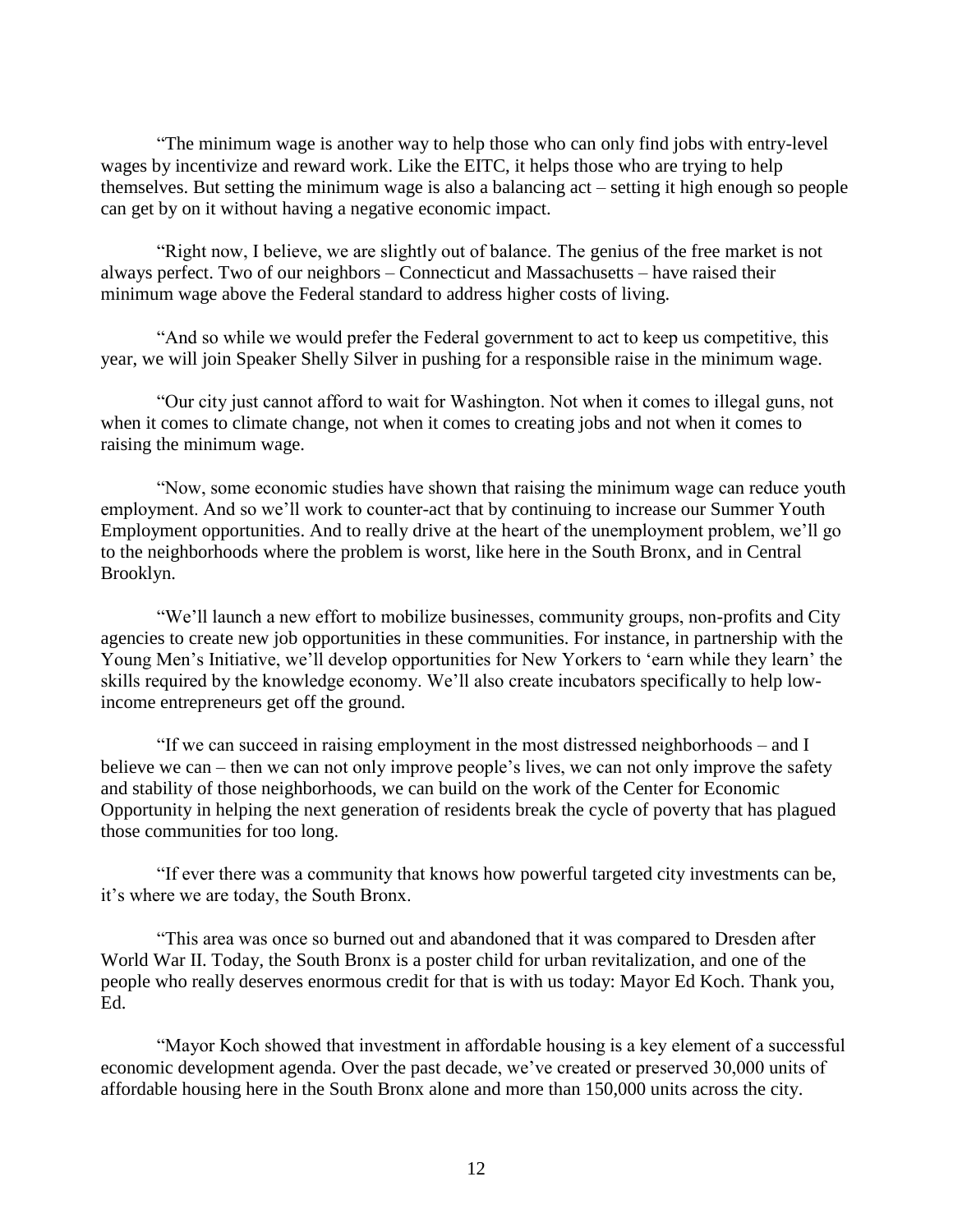"This year, we'll take steps to bring more affordable housing to the Lower East Side around Delancey Street to a site that has sat largely vacant for a half-century. We'll begin building new affordable housing and retail space on Livonia Avenue in East New York, at Hunter's Point South in Queens, at Randolph Houses in Central Harlem and across the entire NYCHA system, we will significantly reduce the backlog of repairs that has resulted from sustained Federal budget cuts. This is a key part of our strategic plan to improve services to NYCHA's residents and preserve public housing for generations to come.

"A NYCHA community will also be the site of one of our newest waterfront reclamation projects. Using land that now lies mostly vacant, we'll begin working to create 2,300 units of housing, a waterfront park and a supermarket next door to the Astoria Houses on the East River.

"All across the city, we'll continue reclaiming and revitalizing our waterfront. We'll open Rockaway Park in Queens. We'll complete the reconstruction of McCarren Pool in Williamsburg, and the first phase of Calvert Vaux Park in Bensonhurst and we'll transform Pier 5 of Brooklyn Bridge Park into soccer fields and open space.

"Here in the South Bronx, we'll begin construction of Soundview Park. And out in the harbor, we'll continue transforming the island that time passed by, with 30 new acres of parkland that will make Governors Island one of the great waterfront destinations in the world.

"And across the city, we'll join with  $AT&T$  to bring Wi-Fi service to a dozen city parks – so even if you're enjoying a beautiful day, you can still work or study or play 'Words with Friends.'

"Reclaiming the waterfront and wiring our parks are just two of the ways we're re-orienting our city around the needs of people today, not the needs of people 30 years ago. And that brings us to the third and final major challenge I'd like to address: making our government the most innovative of any in the world.

"By creating an administration that empowers team members, takes risks and leads from the front, we're already setting the standard in so many areas.

"When people around the world talk about the most innovative public policies, where the most cutting-edge policies and programs are taking shape, they talk about New York City. And in the year ahead, we'll give them plenty more to talk about.

"To begin, we'll continue using technology to keep our city safe. The NYPD's counterterrorism program will add more than 1,000 advanced cameras to sensitive areas deploy more License Plate Readers to bridges and tunnels and expand the use of radiation detectors that are wired to the Lower Manhattan Security Coordination Center, which can respond immediately to any questionable readings.

"Our first responders will begin sending real-time information over the city's wireless network from an ambulance to an emergency room, saving precious seconds and likely saving lives.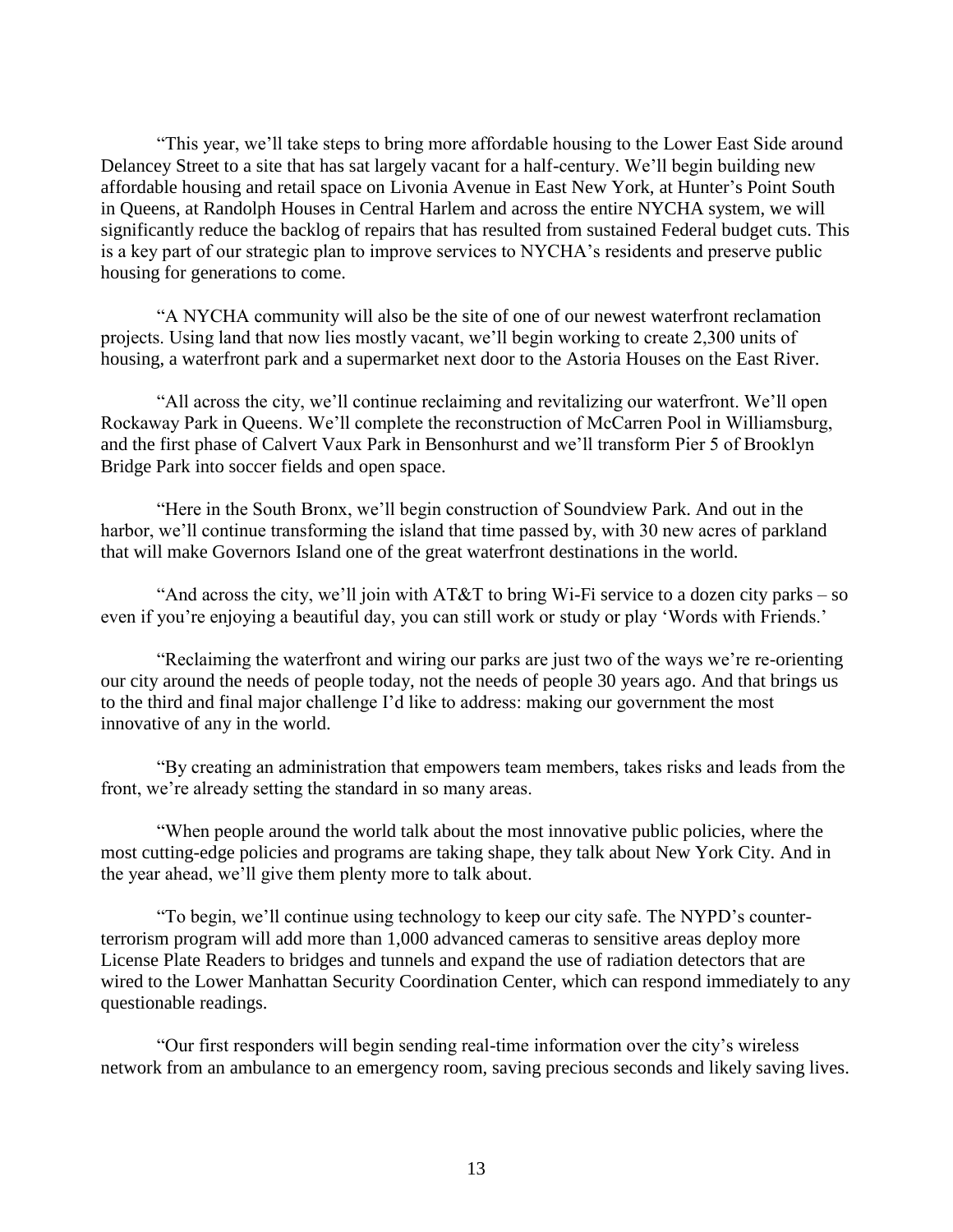"We'll strongly support the Governor's push to expand DNA collection, which will build on the 2006 law we helped pass. And we'll launch a data analytics team that will use the latest technology to fight crime and poverty and to assist businesses and entrepreneurs.

"To get more people working on construction sites, we'll streamline the inspection process, just as we've done for restaurants and retail shops, in partnership with Speaker Quinn. We've already opened an online hub for reviewing and approving digital construction plans. Now, we're teaming up with the industry to form the Partnership to Build NYC, and together, we'll strengthen safety and reduce waiting times for building inspections citywide.

"Our goal is ten days or less – and we're not talking about cutting corners, we're talking about cutting red tape. And we'll also do that by streamlining City Planning's review of land use applications. City government will get smarter so more New Yorkers can get to work.

"We'll also make our city smarter and safer by deploying Traffic Enforcement Agents to safety hot spots at key intersections, doubling the number of 20 mile-per-hour zones for schools, and continuing adding more miles of protected bike lanes.

"Now, I realize the debate over bike lanes has sometimes been hot and heavy. But the reality is more and more New Yorkers are biking, and the more bike lanes we put in, the fewer deaths and serious injuries we have on our streets.

"This year, we'll take steps to enforce the law requiring every delivery rider to have proper safety equipment and clothing that identifies the name of the business. At the same time, we'll launch the largest bike share program of any city in the country. Those bikes will create another option for getting around town faster and easier, and so will new Select Bus Service in Brooklyn, which we'll launch in partnership with MTA Chairman Joe Lhota.

"And, of course, another options will be the new Five Borough Taxi Cab that New Yorkers have been waiting decades for.

"Finally, if we're going to be the most innovative city in the world, we also have to be the greenest, because that's how you attract the most forward-looking individuals and companies. So today, we're announcing the next phase in three key areas of our PlaNYC environmental and infrastructure agenda: recycling, clean energy and clean air.

"To begin, we'll double the amount of residential waste we divert from landfills by 2017. By taking steps like increasing recycling in schools and streets and expanding our plastics recycling program, we'll reduce our waste disposal costs by \$50 million annually and help protect the environment.

"We'll also become one of the first cities in the country to turn wastewater into renewable energy and we'll explore the possibility of cleanly converting trash into renewable energy. To attack air pollution, we'll overhaul the city's air quality codes, green our building and zoning codes and accelerate our work with property owners to phase-out dirty heating oils. All of this work will help move us closer to our goal of having the cleanest air of any large city in America.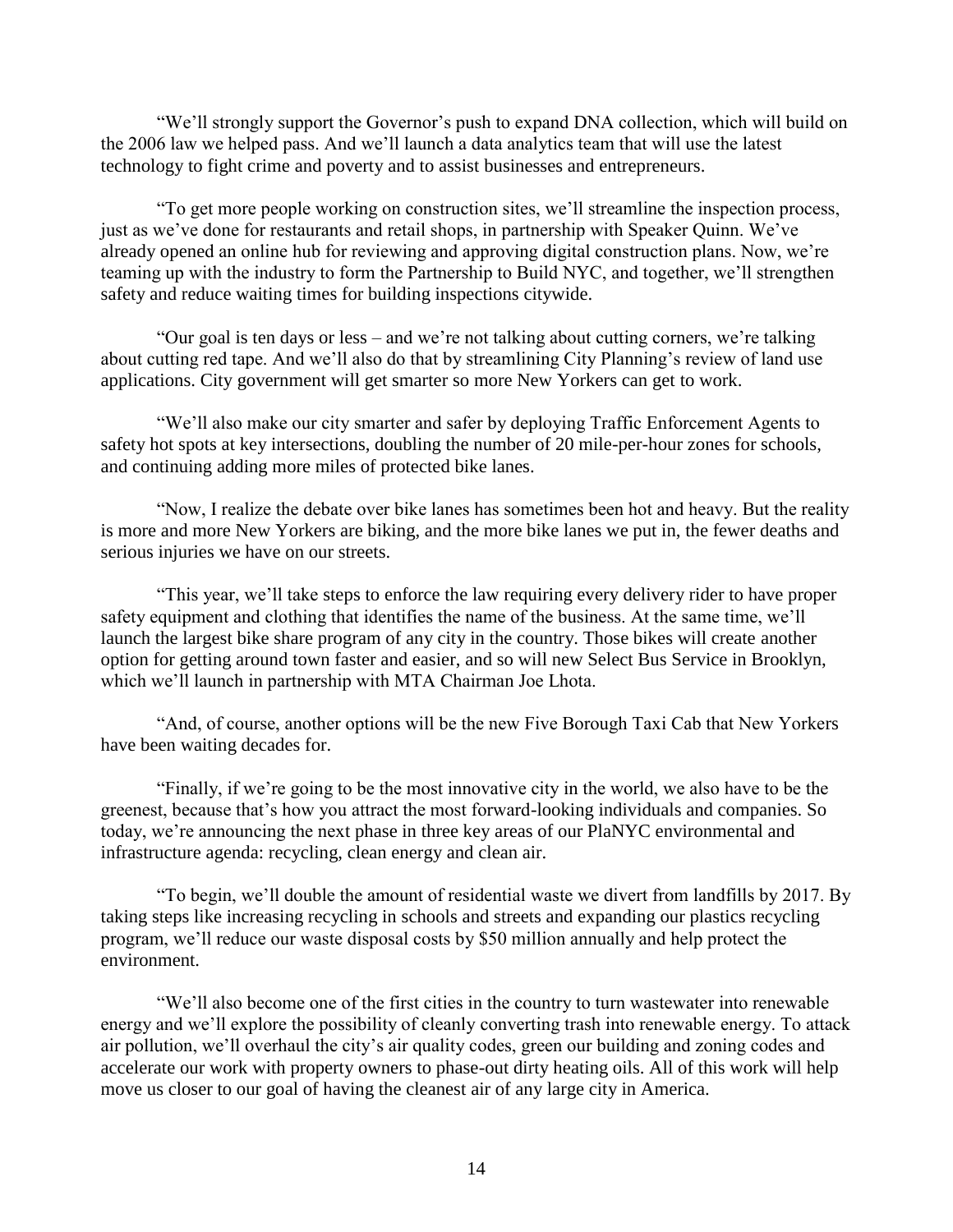"Now, as ambitious as our agenda is for the year ahead, we'll achieve it by continuing to do more with less. When I first took office, city government had 312,000 employees. Today we have 292,000 – a six percent cut. Yet in nearly every category, we are getting far better results than we did ten years ago.

"This year we will continue to keep head count down – but we will not sacrifice public safety or public integrity. We don't tolerate misconduct or corruption anywhere, and we have the very highest standards for those we entrust to enforce the law. Our police force is the best in the world. And Commissioner Kelly has done an outstanding job making sure that New York's Finest are also the most upstanding.

"To ensure that we maintain and strengthen that track record, we will increase the attorney staffing for the Commission to Combat Police Corruption, led by its chair Michael Armstrong, former counsel to the Knapp Commission.

"We'll find ways to finance all of the initiatives I've outlined today, some of which come with very little cost, by continuing to make government more efficient and continuing to consolidate city operations.

"For instance, this year we'll put three city-owned office buildings in Lower Manhattan up for sale. We expect will bring more than \$100 million next year for our capital budget, \$100 million in private sector tax revenue and cost savings over the next 20 years by converting public buildings to private buildings and it will bring new jobs and housing for the downtown community.

"We'll also seek budget savings by doing everything we can to support Governor Cuomo in his push for mandate relief, including what has long been one of our top priorities: pension reform.

"New York City's workforce is the finest in the world, and current city workers have earned their pensions. But we cannot afford to continue offering the same benefits to future workers. Right now, more than 12 percent of our budget is dedicated to pensions. That's more than \$8 billion that we're not using to reduce our tax burden or to spend on salaries for teachers, police officers and firefighter, or on job creation or social services. Governor Cuomo is right to make pension reform a top priority and he'll have our full support.

"It won't be easy. None of this will be easy. But everything that I've talked about today we can complete or make meaningful progress on this year. We'll work collaboratively with our partners in City government and in Albany to achieve great things – and pioneer new innovations. And that's the way it should be.

"Because this is a city where the line between the possible and impossible is routinely erased, and where the arc of human fate is bent by ambition, ingenuity, and hard work. That has always been true here, but it has never been truer than it is today.

"The sense of possibility that leads us to pursue big dreams and high ideals, that is the essential spirit of our city and we see it every day.